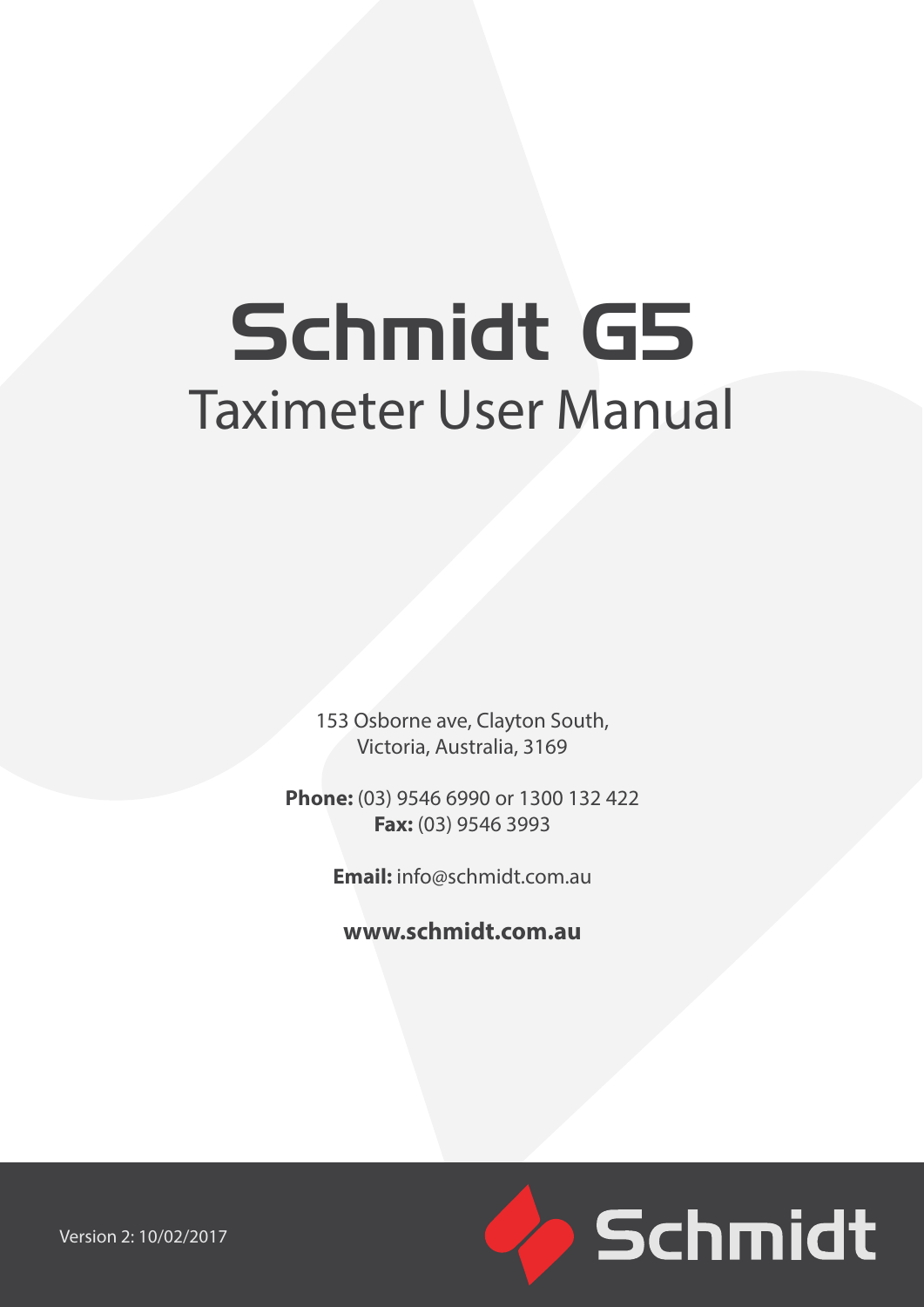# **Contents**

| Fare screen                                | Page 2     |
|--------------------------------------------|------------|
| Menu screen                                | Page 2     |
| Status bar                                 | Page 2     |
| Start a Shift Without Registering a Driver | Page 3     |
| Start a Shift With a Registered Driver     | Page 4     |
| Start a fare                               | Page 5 - 6 |
| End a shift                                | Page 7     |
| <b>Fixed fare</b>                          | Page 8     |
| Display brightness & night mode            | Page 9     |
| Update operational data                    | Page 9     |
| Connect to wifi                            | Page 10    |
| Memory menu                                | Page 11    |
| Print menu                                 | Page 11    |
| Sleep Mode                                 | Page 12    |
| The 7 Memory Categories                    | Page 13    |
|                                            |            |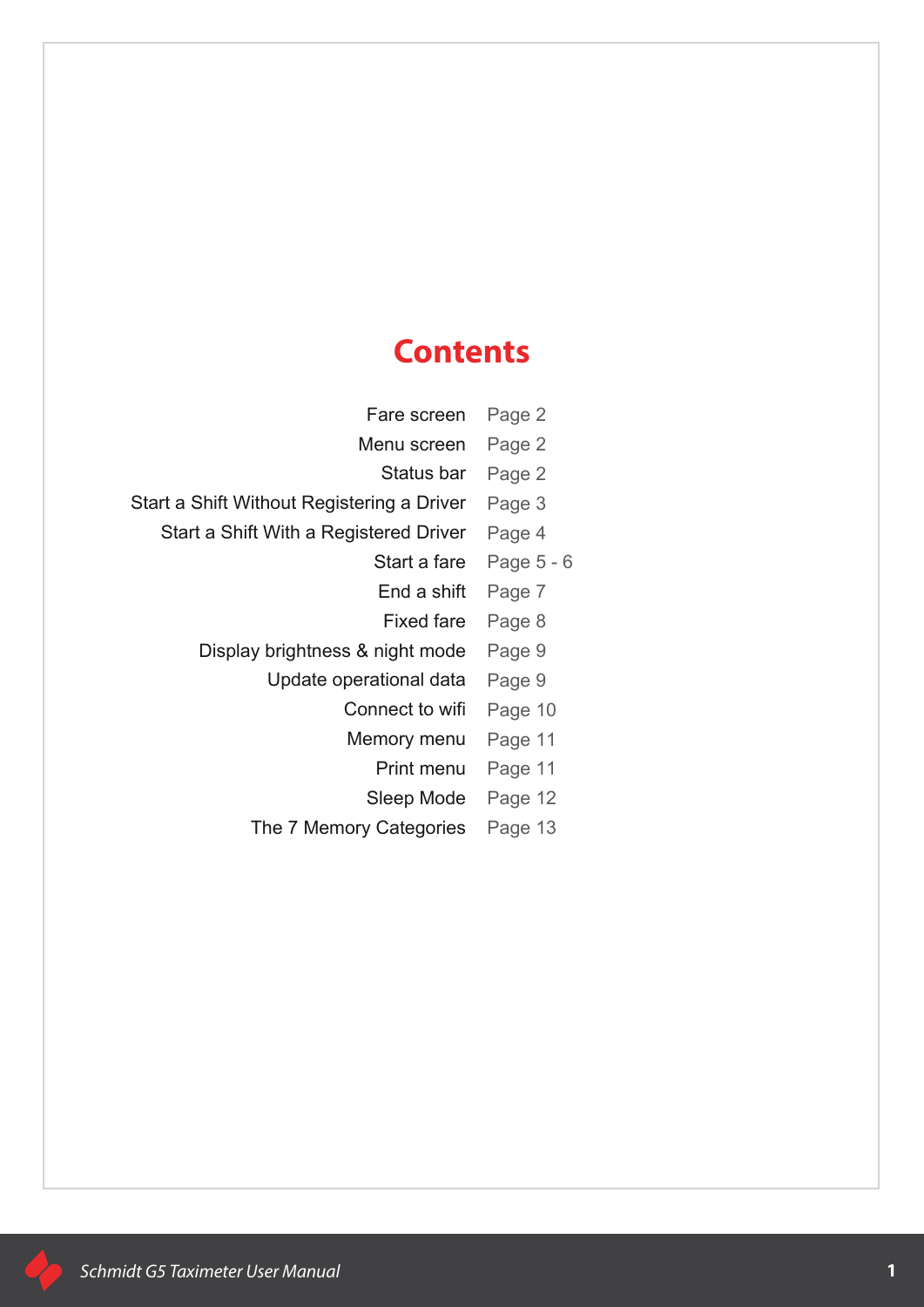

\* Tariffs, Tolls and Extras may be automated, depending on your local regulations.Manual selection may not be permitted.

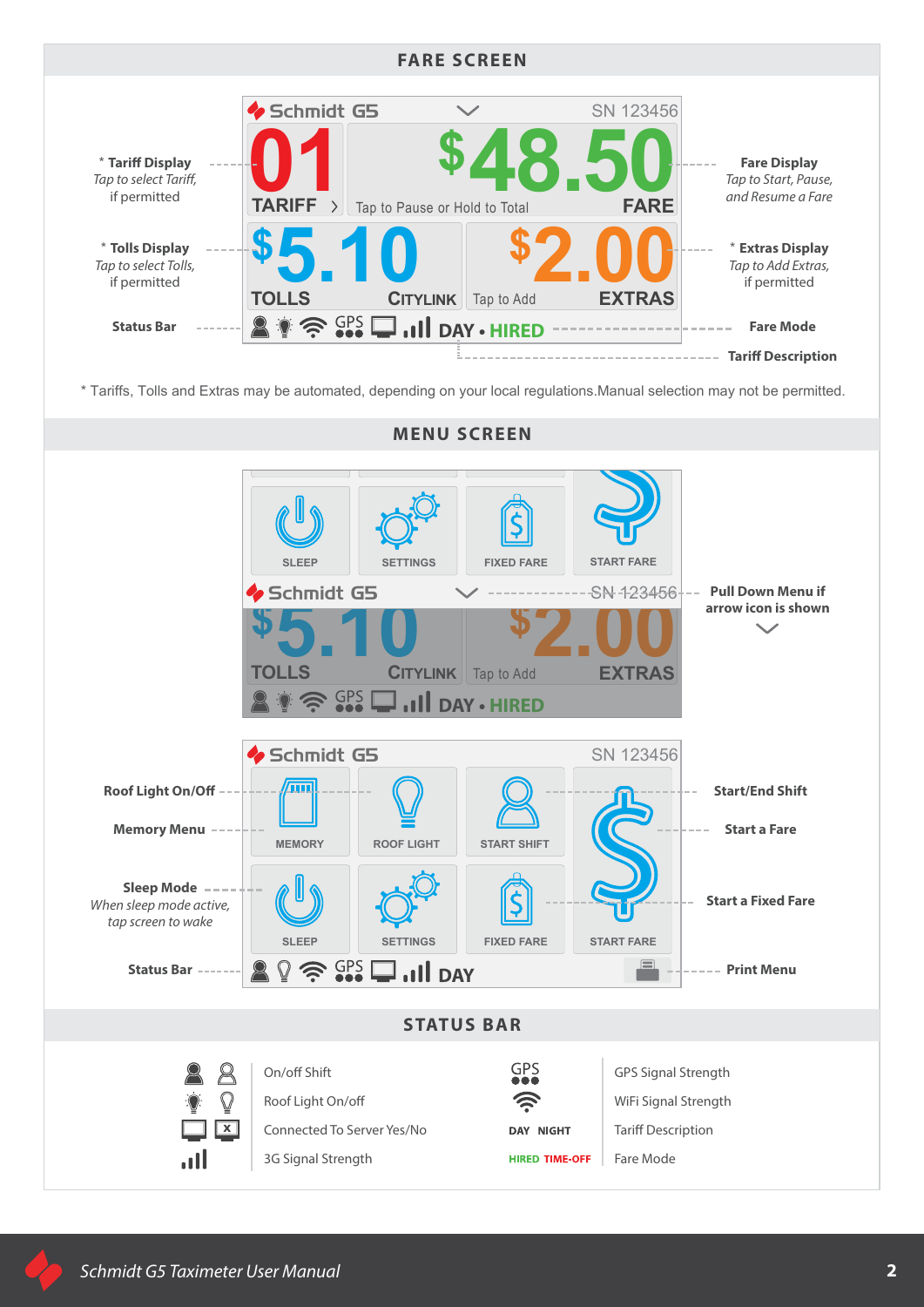# **START A SHIFT WITHOUT REGISTERING A DRIVER**

If your details have not been entered into the web portal, then a new shift can be started with the following steps.

#### **Step 1**

Menu Screen → Tap Start Shift

# **Step 2**

Tap *Other Diver*.

## **Step 3**

At the driver detail screen, leave each field blank and tap *Next* to scroll though the information fields until *Done* is displayed. Tap *Done*.

#### **Step 4**

If you are asked for a PIN, leave it blank and tap *Start Shift*

Shift Icon will change to On Shift

| Schmidt G5    |                                       |                    | SN 123456         |
|---------------|---------------------------------------|--------------------|-------------------|
| <b>MEMORY</b> | <b>ROOF LIGHT</b>                     | <b>START SHIFT</b> |                   |
|               |                                       |                    |                   |
| <b>SLEEP</b>  | <b>SETTINGS</b>                       | <b>FIXED FARE</b>  | <b>START FARE</b> |
|               | $\frac{1}{2}$ $\frac{GPS}{G}$ Ill day |                    | -                 |

 $\bullet$  Schmidt G5  $\quad \vee$  SN 123456

**Other Driver...**

**John Smith**

**Michael Garcia**

**Maria Hernandez**

 $\mathbb{R} \mathbb{Q} \cong \mathbb{S}^{\text{CPS}}$  **DAY James Johnson**

 $\bullet$  Schmidt G5  $\bullet$  SN 123456

# **PLEASE ENTER YOUR DRIVER PIN TO START SHIFT**

|  |  | <b>START SHIFT</b> |
|--|--|--------------------|
|  |  |                    |
|  |  |                    |
|  |  |                    |
|  |  |                    |

 $\mathbb{R} \mathbb{Q} \cong \mathbb{S}^{\text{PS}}$   $\Box$  ...III DAY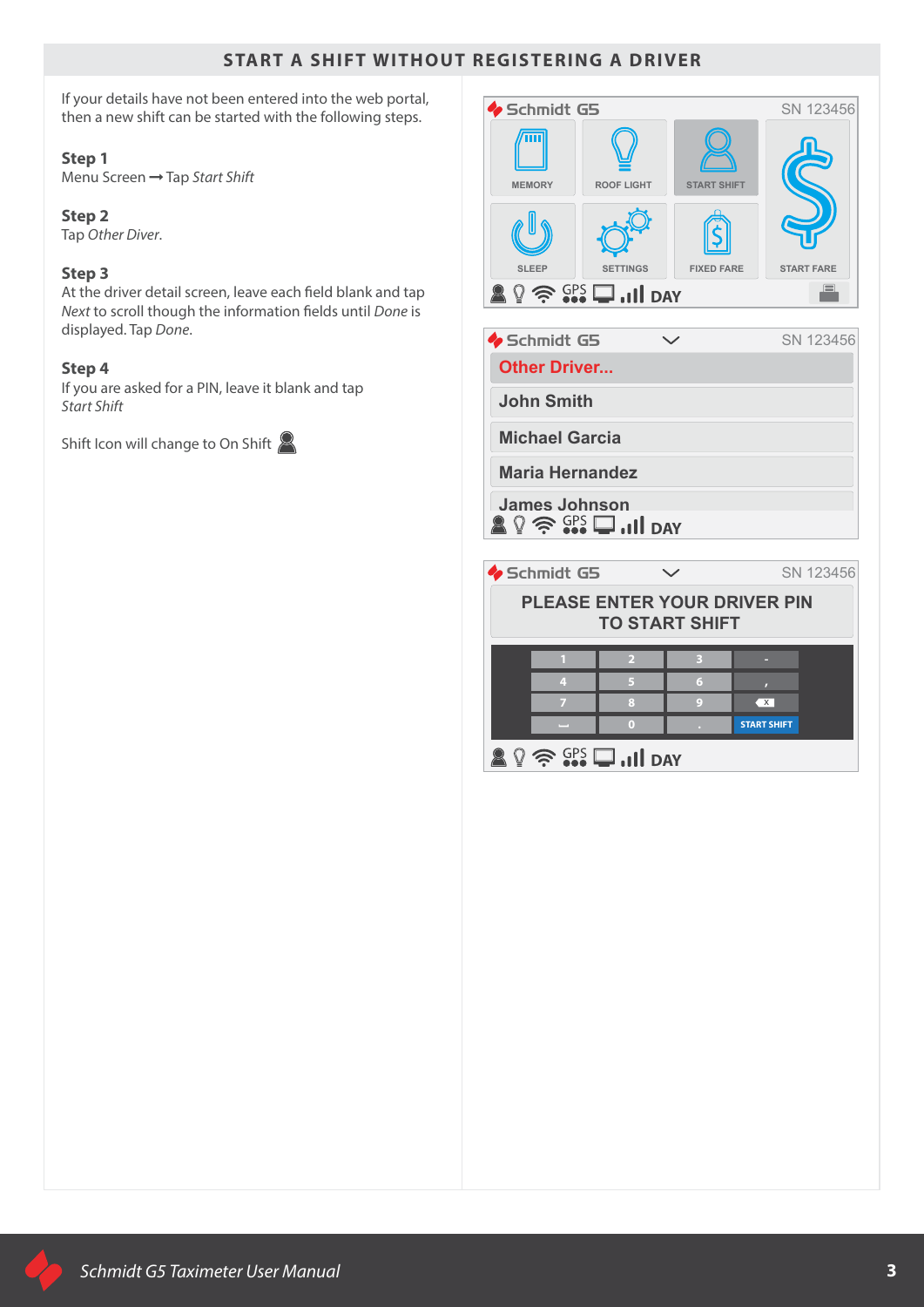# **START A SHIFT WITH A REGISTERED DRIVER**

#### **Step 1**

The Operator can register drivers on the G5 Web Portal by entering their details including their ABN. This is the recommended way to use the G5 meter.

Log in security options can also be selected for each meter. These are:

- Driver uses a Driver Card
- Providing each driver with a PIN
- No log in security

The rest of the steps are done on the G5 meter.

#### **Step 2**

Menu Screen Tap *Start Shift*

#### **Step 3**

For an existing driver • Select your name from the Driver List and skip to Step 5

When logging on for the first time • Tap *Other Driver*

To Edit a Driver • Press-and-hold the name on the list

#### **Step 4**

Enter your details

• Enter your ABN. If the meter is online the rest of the your details will appear automatically.

• Tap *Next* to scroll through each item until Last Name is selected then tap *Done*.

If the meter is not online, enter you details manually then tap *Done*.

#### **Step 5**

Enter your PIN if it is required Tap *Start Shift*

The Shift Icon will change to On Shift  $\mathbb{R}$ 

![](_page_4_Picture_22.jpeg)

 $\bullet$  Schmidt G5  $\checkmark$  SN 123456

**Other Driver...**

**John Smith**

**Michael Garcia**

**Maria Hernandez**

 $\mathbb{R} \mathbb{Q} \cong \mathbb{S}^{\text{PS}}$   $\square$  ...III day **James Johnson**

 $\bullet$  Schmidt G5  $\checkmark$  SN 123456

# **PLEASE ENTER YOUR DRIVER PIN TO START SHIFT**

|  | Y                  |
|--|--------------------|
|  | <b>START SHIFT</b> |

 $\mathbb{R} \mathbb{Q} \widehat{\mathbb{R}}$   $\mathbb{S} \mathbb{D}$  ...Il pay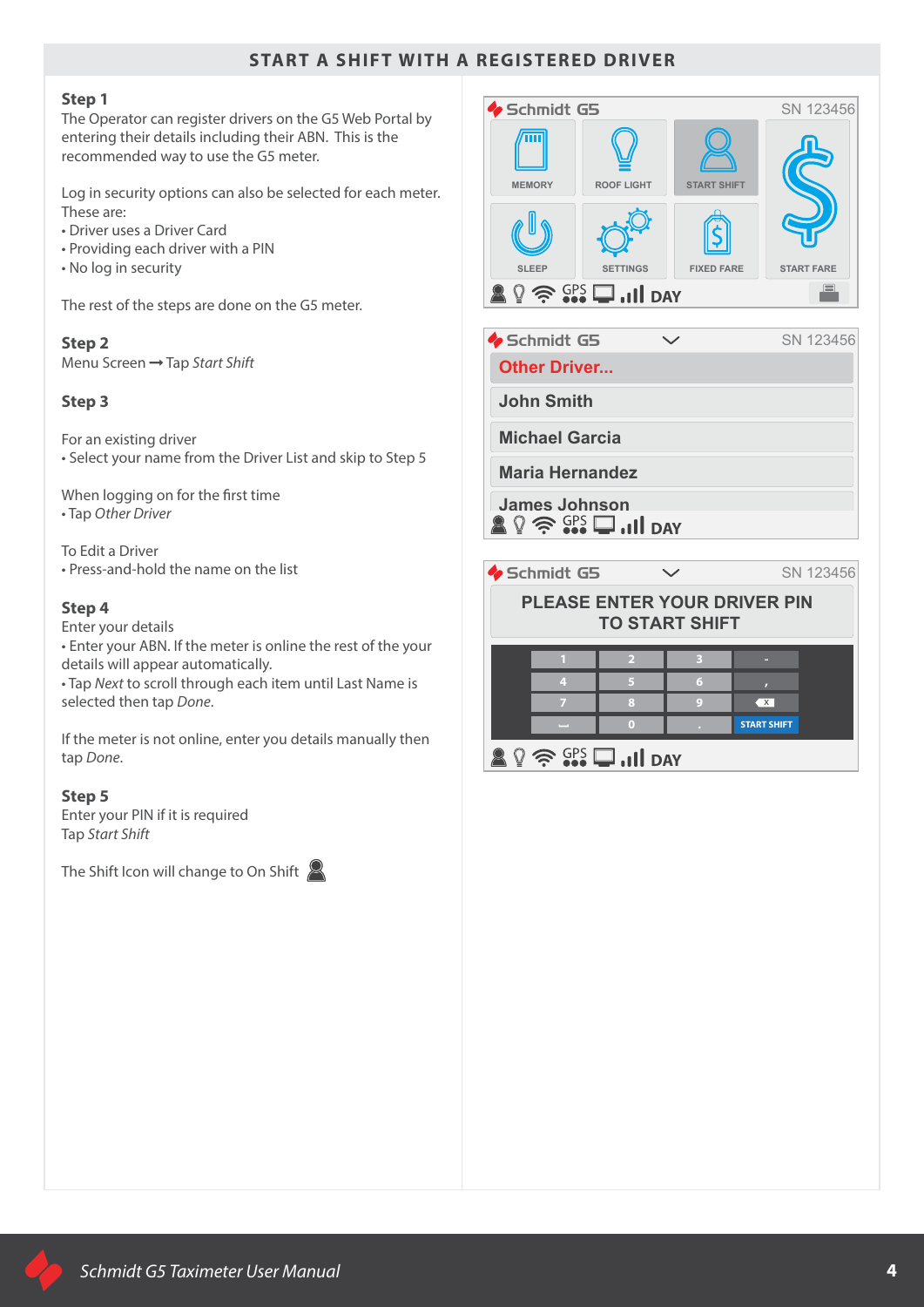#### **START A FARE**

#### **Step 1**

Menu Screen Tap *Start Fare*

The meter will switch to the Fare Screen and will begin a Fare

#### **Step 2**

If local regulations permit manual entry:

- Change Tariff: Tap the *Tariff* display
- Add Tolls: Tap the *Toll* display
- Add Extras: Tap the *Extras* display

Methods of editing these items will vary depending on your local regulations. Often these will be automated.

#### **Step 3**

- To pause the fare
- Tap the *Fare* display
- (Tap again to Resume)

When a fare is paused the Status Bar will display TIME OFF

Schmidt G5 SN 123456  $\overline{\mathbf{m}}$ **MEMORY ROOF LIGHT END SHIFT**  $\widetilde{\bm{\varsigma}}$ **SLEEP SETTINGS FIXED FARE START FARE**  $\mathbb{Q} \widehat{\mathbb{R}}$   $\widehat{\mathbb{G}}$ <sup>ps</sup>  $\Box$  . Ill day  $\blacksquare$ Schmidt G5 SN 123456  $\overline{\phantom{0}}$ **01 \$4.20**<br>TARIFF >  $\frac{1}{2}$  Tap to Pause or Hold to Total **\$ \$ TARIFF FARE \$ 0.00 \$ EXTRAS 0.00 TOLLS**  Tap to Add **DAY • HIRED**  $\blacklozenge$  Schmidt G5 SN 123456 **01 6.20 6.20 1 6.20 6.20 6.20 6.42 \$ TARIFF**  $\sum$  Tap to Resume or Hold to Total **FARE \$ 0.00 \$ 0.00 TOLLS**  Tap to Add**EXTRAS**  $\mathbb{R} \ast \widehat{\mathbb{R}}$   $\widehat{\mathbb{S}}$   $\Omega$   $\square$  , iii day  $\cdot$  time-off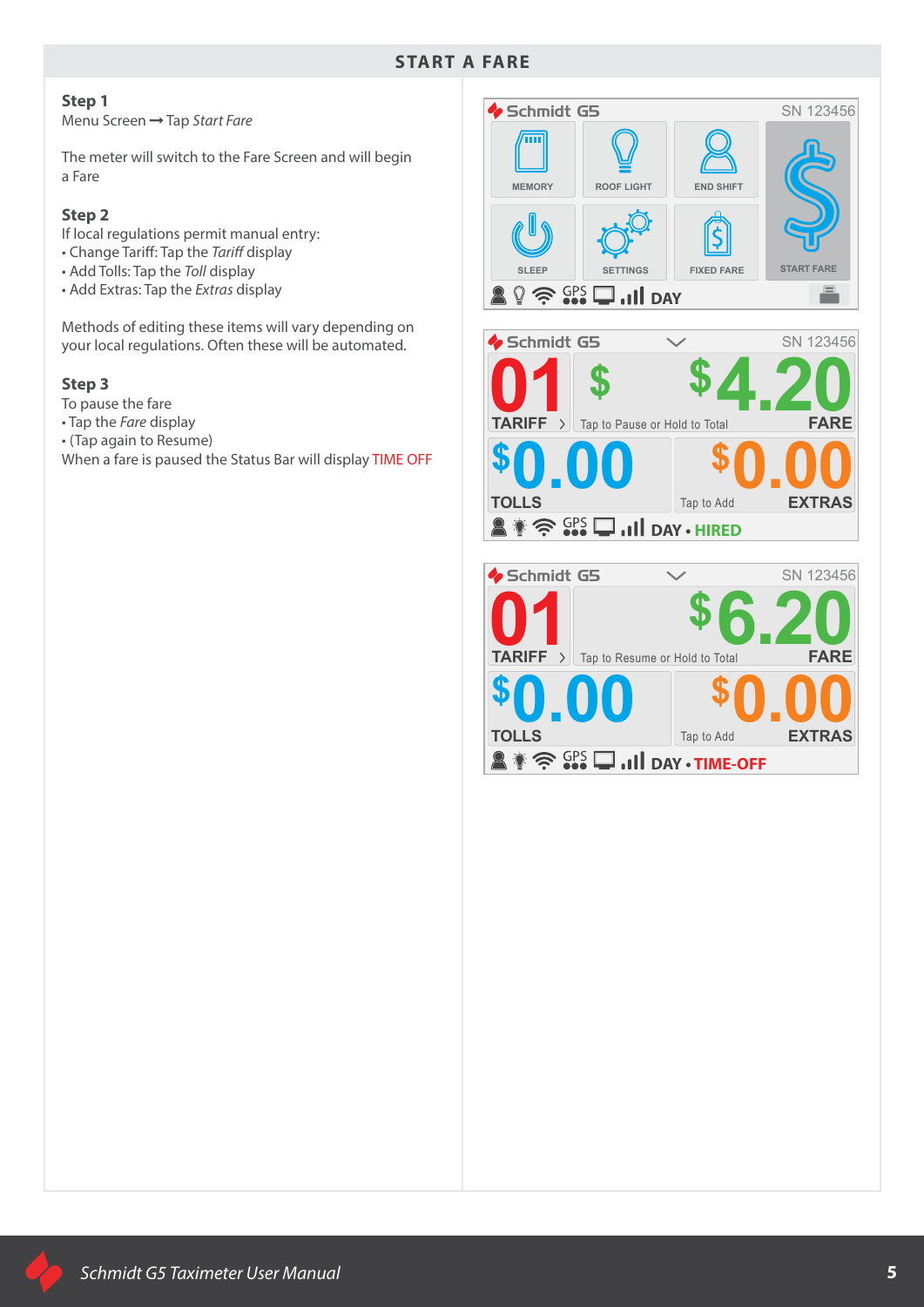#### **Step 4**

Total the fare

- Tap & Hold the *Fare* display
- (Tap & Hold again to Resume)

#### **Step 5**

End the fare

• Tap **End Fare**

\* Depending on local regulations, there may be a Flashing Fare Display.

#### **Step 6**

Print a receipt  $\cdot$ Tap $\Box$ 

#### **Step 7**

Clear the fare

• Touch the left side of the screen and swipe from left to right

#### **Step 8**

From the Fare Screen a new fare can be started by tapping the *Fare* display.

![](_page_6_Picture_16.jpeg)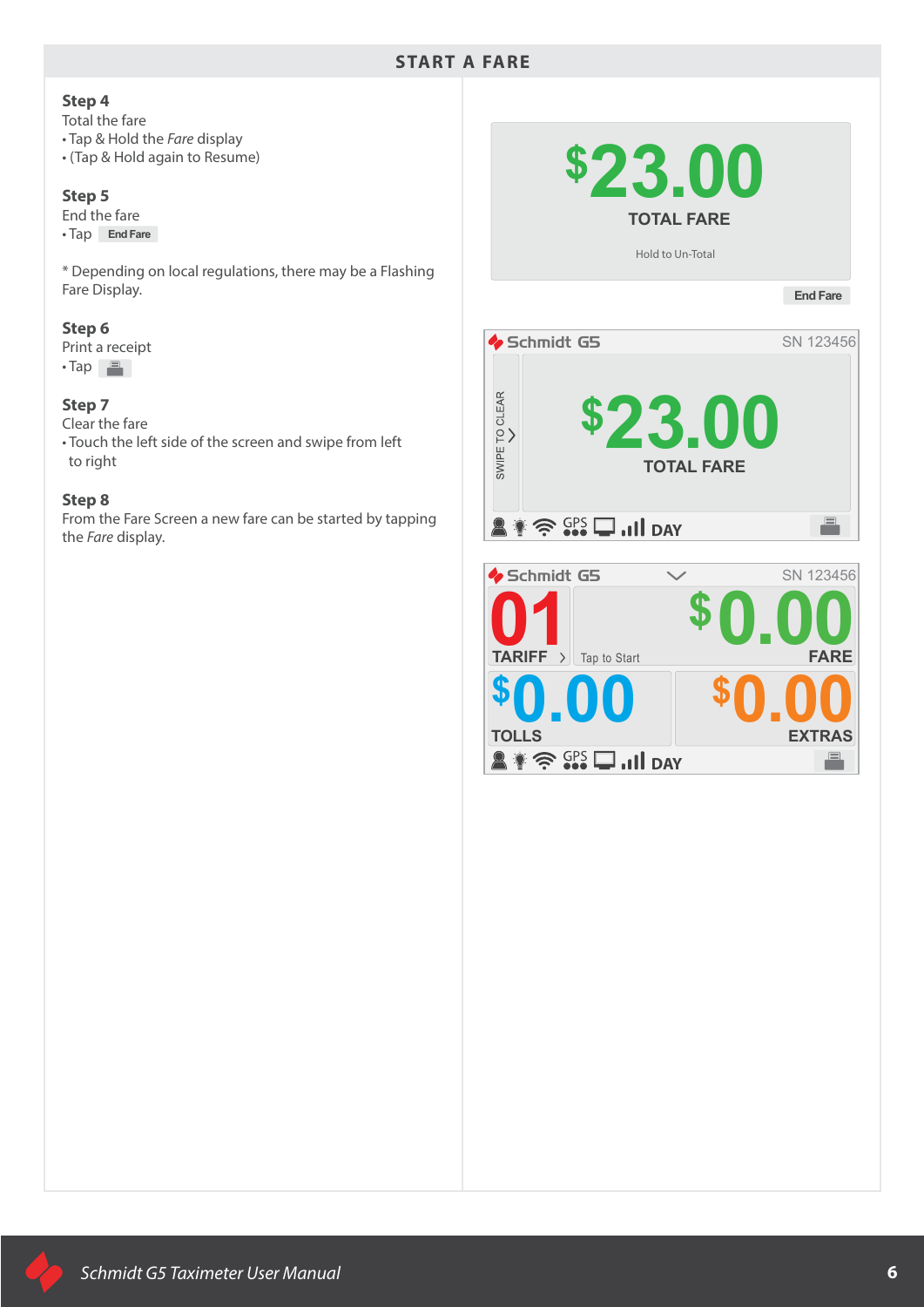# **END A SHIFT**

#### **Step 1**

Menu Screen → Tap End Shift

#### **Step 2**

The Shift Money will be displayed. • Tap the screen to continue

#### **Step 3**

Other Revenue • Enter any other revenue

 $\cdot$ Tap  $\blacktriangleright$ 

#### **Step 4**

Shift Reconciliation details

- Some items can be edited.
- Scroll through items on the left of the screen
- $\cdot$  Change an item amount and tap  $\blacklozenge$  to continue to the next item
- Tap Next NEXT to continue to the next screen
- Tap Back BACK to go back a screen

#### **Step 5**

Enter these details if displayed:

- 1. Shift Money **Displayed Only, cannot be edited**
- 2. Other revenue
- 3. Total Shift Revenue **Displayed Only, cannot be edited**
- 4. Shift Operator Revenue
- 5. Non-Cash Items
- 6. Fuel Cash \$
- 7. Fuel Cash Litres
- 8. Fuel Credit \$
- 9. Fuel Credit Litres
- 10. Operator Fuel %
- 11. Expenses
- 12. Total Cash Pay-In **Displayed Only, cannot be edited**

Tap Next to continue or back to edit the figures

#### **Step 6**

Uploading / Printing

The upload screed will be displayed and a shift receipt will be printed. Tap the screen to continue. \*

The shift icon will return to Off Shift.

\* These functions will vary depending on how the operator has set up the G5 Taximeter in the G5 Web Portal.

![](_page_7_Picture_35.jpeg)

| Schmidt G5                                      |   |   | SN 123456   |
|-------------------------------------------------|---|---|-------------|
| <b>OTHER REVENUE</b><br>\$0.00                  |   | 2 | З           |
|                                                 | 4 | 5 | 6           |
|                                                 |   | 8 | 9           |
|                                                 | E |   |             |
| $\mathbb{Q} \Leftrightarrow$ GPS $\Box$ all day |   |   | <b>BACK</b> |
|                                                 |   |   |             |

| Schmidt G5                                                                |   |                            | SN 123456   |
|---------------------------------------------------------------------------|---|----------------------------|-------------|
| <b>SHIFT OPERATOR REVENUE %</b><br>45.00%                                 |   | $\boldsymbol{\mathcal{P}}$ | З           |
| <b>SHIFT OPERATOR REVENUE</b><br>\$25.50                                  | 4 | 5                          | 6           |
| <b>Dockets</b><br>\$0.00                                                  |   | 8                          | 9           |
| <b>EFTPOS</b><br>0000                                                     | Π |                            |             |
| $\widehat{\mathbb{R}}$ $\widehat{\mathbb{C}}$ <sup>PS</sup> $\Box$ Il DAY |   | <b>BACK</b>                | <b>NFXT</b> |

|   | <b>Schmidt G5</b>                                                  |             | SN 123456   |
|---|--------------------------------------------------------------------|-------------|-------------|
|   | <b>CHECK ALL ITEMS. TAP THE BACK BUTTON TO EDIT.</b>               |             |             |
| 1 | <b>SHIFT MONEY</b>                                                 | \$0.00      |             |
| 2 | <b>OTHER REVENUE</b>                                               | \$0.00      |             |
| 3 | <b>TOTAL SHIFT REVENUE</b>                                         | \$0.00      |             |
| 4 | <b>SHIFT OPERATOR REVENUE</b>                                      | \$0.00      |             |
| 5 | <b>NON-CASH TRANSACTIONS</b>                                       | \$0.00      |             |
|   | $\widehat{\mathcal{F}}$ $\widehat{\mathsf{SPS}}$ $\Box$ $\Box$ DAY | <b>RACK</b> | <b>NFXT</b> |

![](_page_7_Figure_39.jpeg)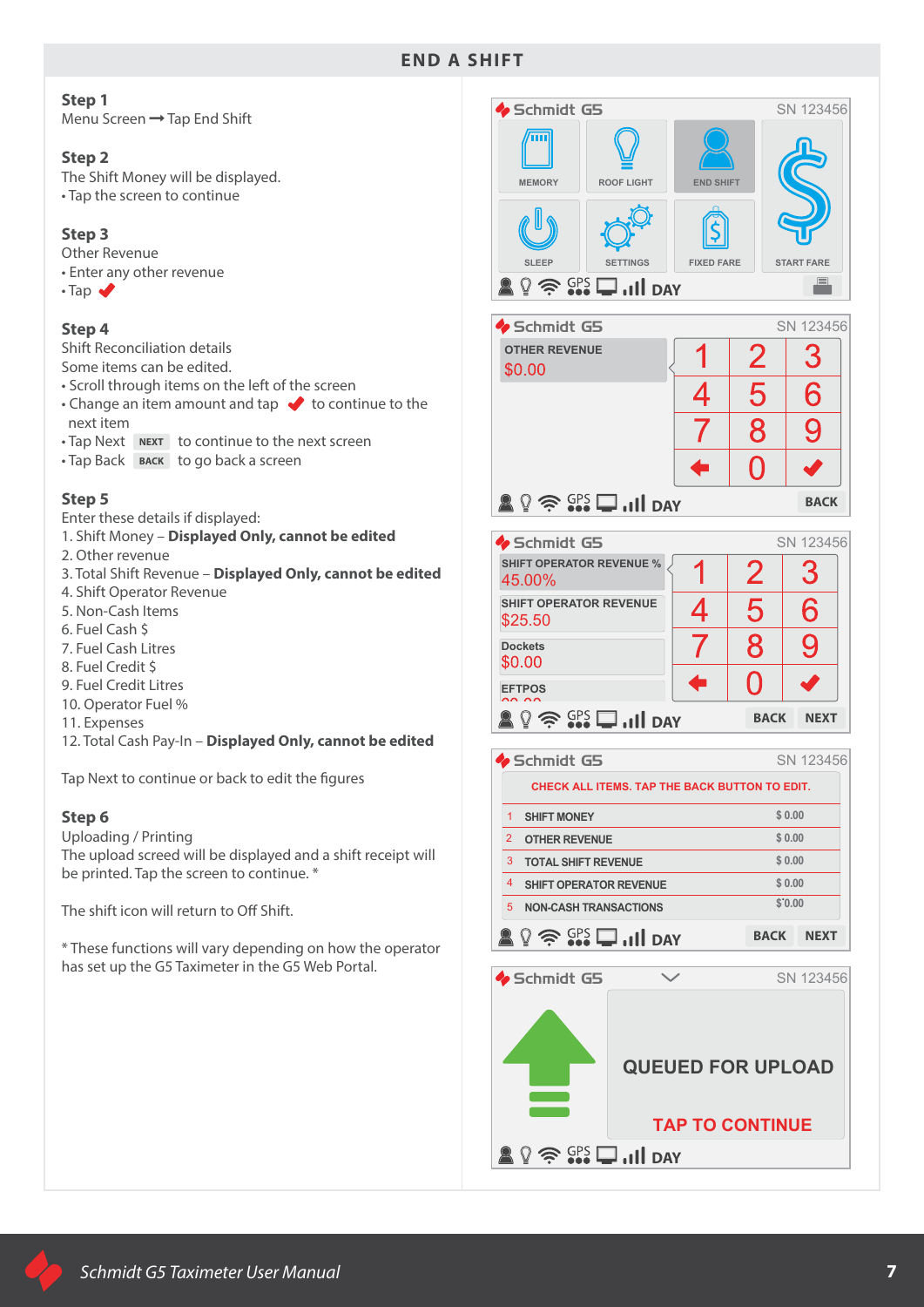# **FIXED FARE**

Some jurisdictions allow Fixed Fares to be displayed on a taximeter.

#### **Step 1**

Menu Screen Tap *Fixed Fare*

The Fare Screen will open

#### **Step 2**

Change Tariff: Tap the *Tariff* display box

Methods of editing these items will vary depending on your local regulations

#### **Step 3**

Set the fare price • Tap the *Fixed Price Fare* display box

- Enter the fare
- $\cdot$ Tap

#### **Step 3**

Total the fare • Tap & Hold the *Fare* display box • (Tap & Hold again to Resume)

#### **Step 4**

End the fare • Tap **End Fare**

\* Depending on local regulations, there may be a Flashing Fare display.

#### **Step 5**

Print a receipt  $\cdot$ Tap $\Box$ 

#### **Step 6**

Clear the fare • Swipe from left to right

![](_page_8_Picture_21.jpeg)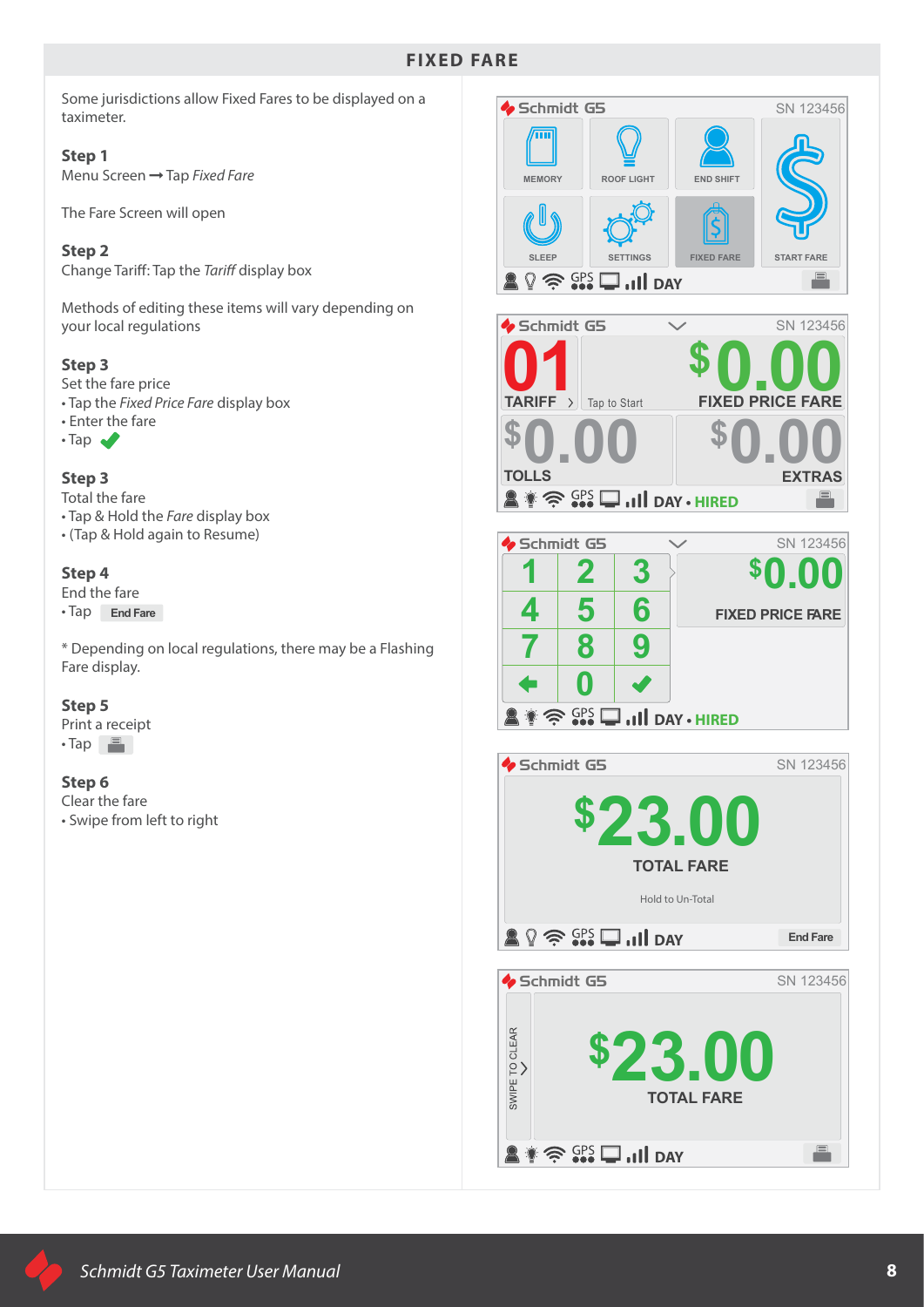# **DISPLAY BRIGHTNESS AND NIGHT MODE**

#### **Step 1**

Menu Screen Tap *Settings*

#### **Step 2**

Slide the scale to change the display brightness.

#### **Step 3**

Tap *Switch to Night Mode* to enter Night Mode.

![](_page_9_Picture_7.jpeg)

# **UPDATE OPERATIONAL DATA**

Operational Data – includes Fare Rates, Public Holiday Rates, etc.

**Step 1** Menu Screen Tap *Settings*

**Step 2** Tap *Update Operational Data*

# **Step 3**

Tap *Update*

![](_page_9_Picture_14.jpeg)

 $\overline{\mathbf{X}}$  If the 'Sever Disconnected' icon is displayed, check your 3G or WiFi connection.

![](_page_9_Picture_16.jpeg)

| $\bullet$ Schmidt G5                               |                                                                                                 |                    | SN 123456 |
|----------------------------------------------------|-------------------------------------------------------------------------------------------------|--------------------|-----------|
| <b>DISPLAY</b><br><b>SETUP</b>                     | <b>LAST</b><br><b>UPDATED</b>                                                                   | 07/09/2016 10:28AM |           |
| <b>UPDATE</b><br><b>OPERATIONAL</b><br><b>DATA</b> |                                                                                                 |                    |           |
| <b>PASSENGER</b><br><b>DETECTION</b>               |                                                                                                 | <b>UPDATE</b>      |           |
| <b>WIFI</b>                                        |                                                                                                 |                    |           |
|                                                    | $\widehat{\mathcal{F}}$ $\widehat{\mathsf{S}}$ $\widehat{\mathsf{PS}}$ $\Box$ $\Box$ $\Box$ DAY |                    |           |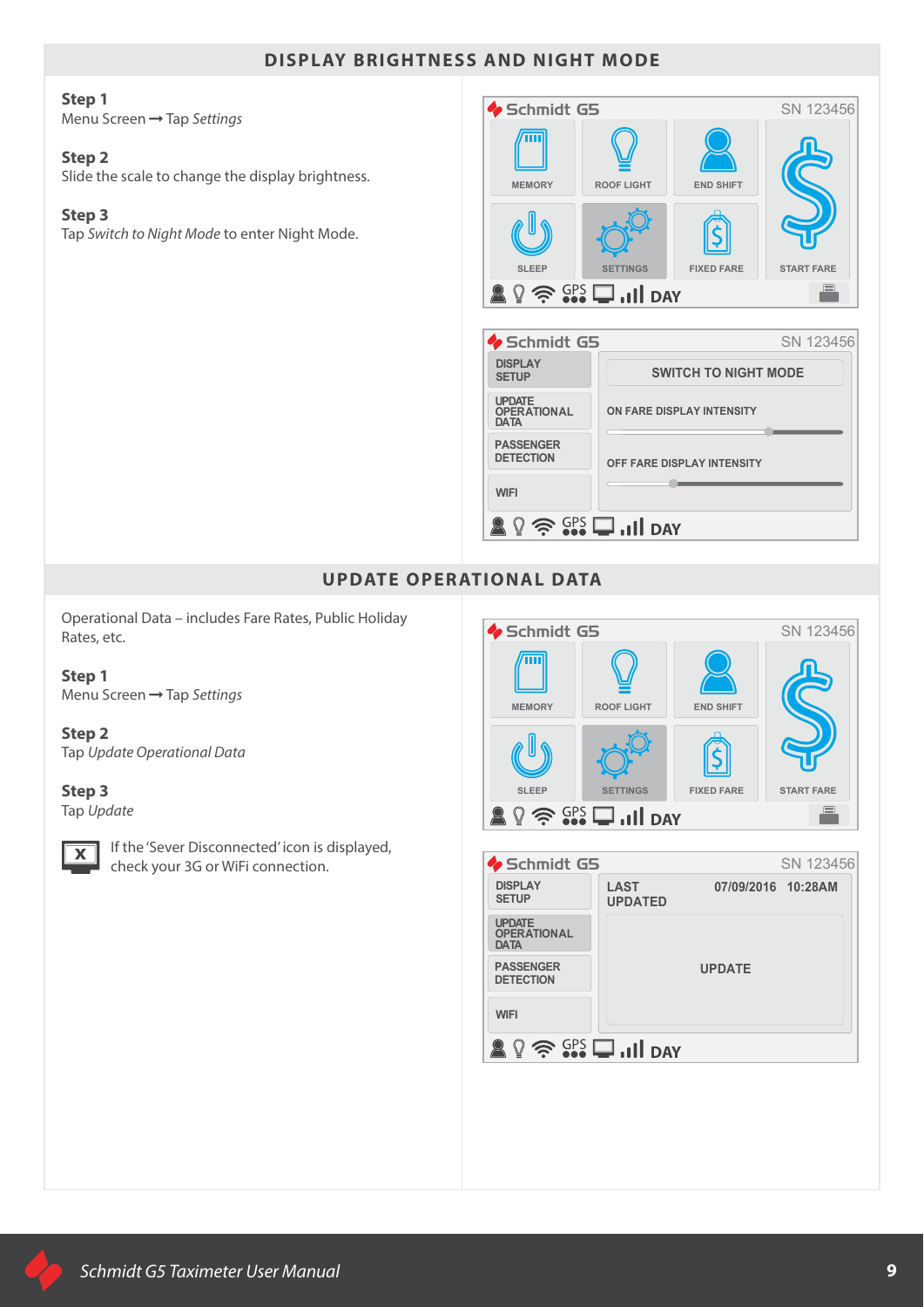### **PASSENGER DETECTION**

# **Step 1**

Menu Screen Tap *Settings*

#### **Step 2**

Tap *Passenger Detection*

This setting is used to ensure that the passenger detection is working properly. The system is working if:

- Comms With Main displays YES
- The correct number of sensors is displayed
- There is one sensor per seat. The sensor displays OCCUPIED when there is a passenger in the seat and displays VACANT when a passenger is not in the seat.

![](_page_10_Picture_9.jpeg)

![](_page_10_Picture_10.jpeg)

# **CONNECT TO WIFI**

The standard G5 meter has 3G instead of WiFi. If you own a G5 Taximeter with WiFi it can be connected to your WiFi Network to upload Shift Data to the G5 Web Portal

#### **Step 1**

Menu Screen Tap *Settings*

# **Step 2**

Tap *WiFi*

#### **Step 3**

(Ensure WiFi is turned on) Select the WiFi Network and enter password if required.

![](_page_10_Picture_19.jpeg)

| Schmidt G5                                         |                                                                    | SN 123456 |
|----------------------------------------------------|--------------------------------------------------------------------|-----------|
| <b>UPDATE</b><br><b>OPERATIONAL</b><br><b>DATA</b> | <b>WIFI</b>                                                        | OFF ON    |
| <b>PASSENGER</b><br><b>DETECTION</b>               |                                                                    |           |
| <b>WIFI</b>                                        |                                                                    |           |
| <b>APN</b>                                         |                                                                    |           |
| V                                                  | $\widehat{\mathcal{F}}$ $\widehat{\mathsf{SPS}}$ $\Box$ $\Box$ DAY |           |
|                                                    |                                                                    |           |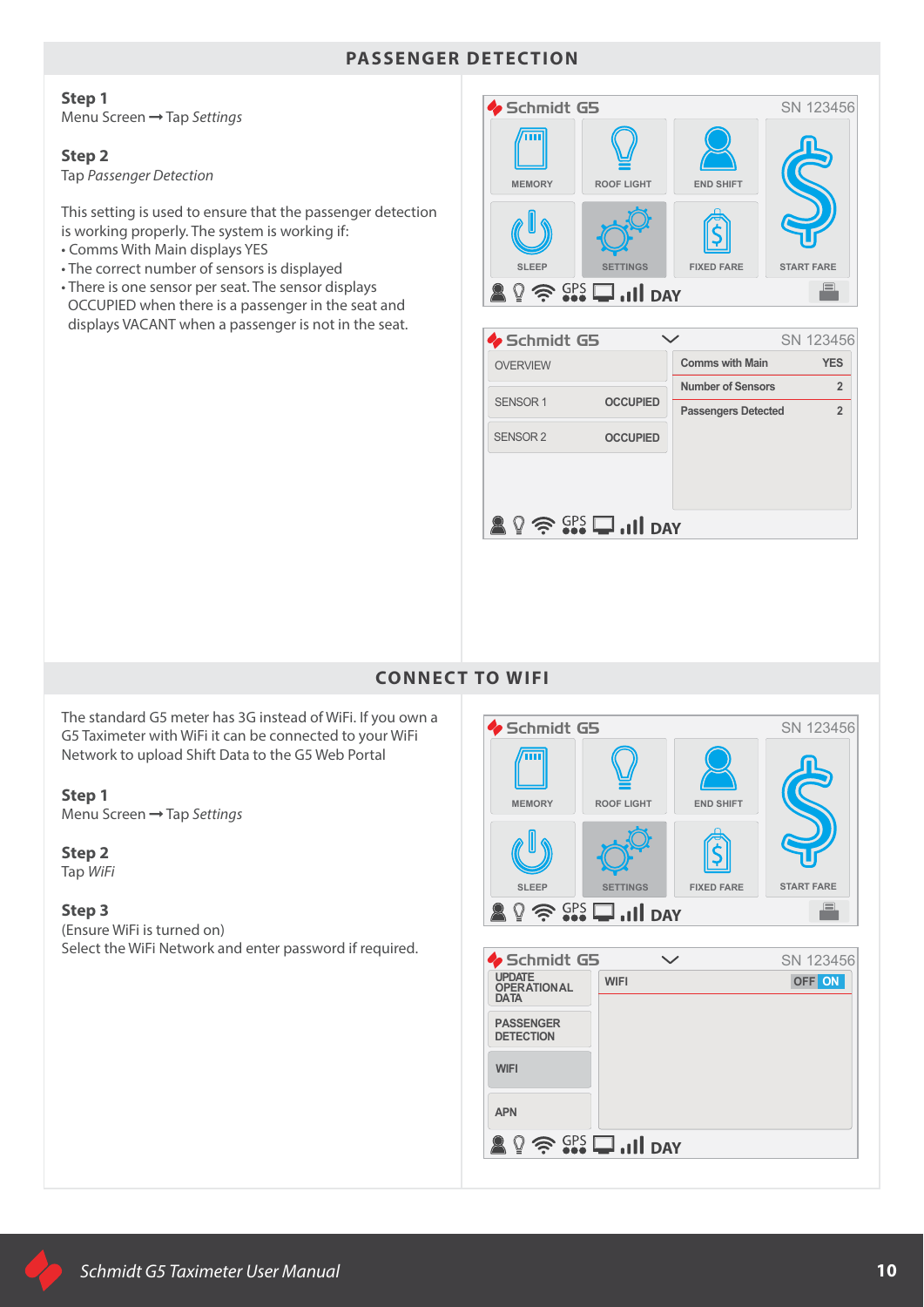# **MEMORY MENU**

#### **Step 1**

Menu Screen Tap *Memory*

#### **Step 2**

Select one of the Memory Categories on the left or scroll down to view more Categories.

There are 7 Memory Categories:

- Last Fare Main Data
- Last Fare More Data
- Current Shift Main Data
- Current Shift More Data
- Meter Totals Main Data
- Meter Totals More Data
- Meter Info

A complete list of memory items for each category can be found on page 13.

![](_page_11_Picture_14.jpeg)

| Schmidt G5                               |                                                                    |            | SN 123456 |
|------------------------------------------|--------------------------------------------------------------------|------------|-----------|
| <b>LAST FARE</b><br><b>MAIN DATA</b>     | 1 TRANSACTION NO.                                                  | 357867     |           |
| <b>LAST FARE</b>                         | 2 START DATE & TIME                                                | 04/08/2014 | 6:35 AM   |
| <b>MORE DATA</b>                         | 3 END DATE & TIME                                                  | 04/08/2014 | 6:53 AM   |
| <b>CURRENT SHIFT</b><br><b>MAIN DATA</b> | 4 FARE                                                             | \$0.00     |           |
|                                          | 5 EXTRAS                                                           | \$0.00     |           |
| <b>CURRENT SHIFT</b><br><b>MORE DATA</b> | 6 TOLLS AND FEES                                                   | \$0.00     |           |
|                                          | TOTAL EADE                                                         | CD, AD     |           |
|                                          | $\widehat{\mathcal{F}}$ $\widehat{\mathsf{SPS}}$ $\Box$ $\Box$ DAY |            |           |

#### **PRINT MENU**

# **Step 1**

Menu Screen  $\rightarrow$  Tap

#### **Step 2**

Select the desired item to print.

There are 8 Print Options:

- Last Fare Receipt
- Last Fare Main Data
- Last Fare More Data
- Last Shift Report
- Last Shift More Data
- Meter Totals Main Data
- Meter Totals More Data
- Meter Information Report

![](_page_11_Picture_30.jpeg)

**PRINT METER INFORMATION REPORT**

 $\mathbb{R} \mathbb{Q} \cong \mathbb{S}^{\text{CS}}$   $\square$  ...II day

**PRINT LAST SHIFT REPORT**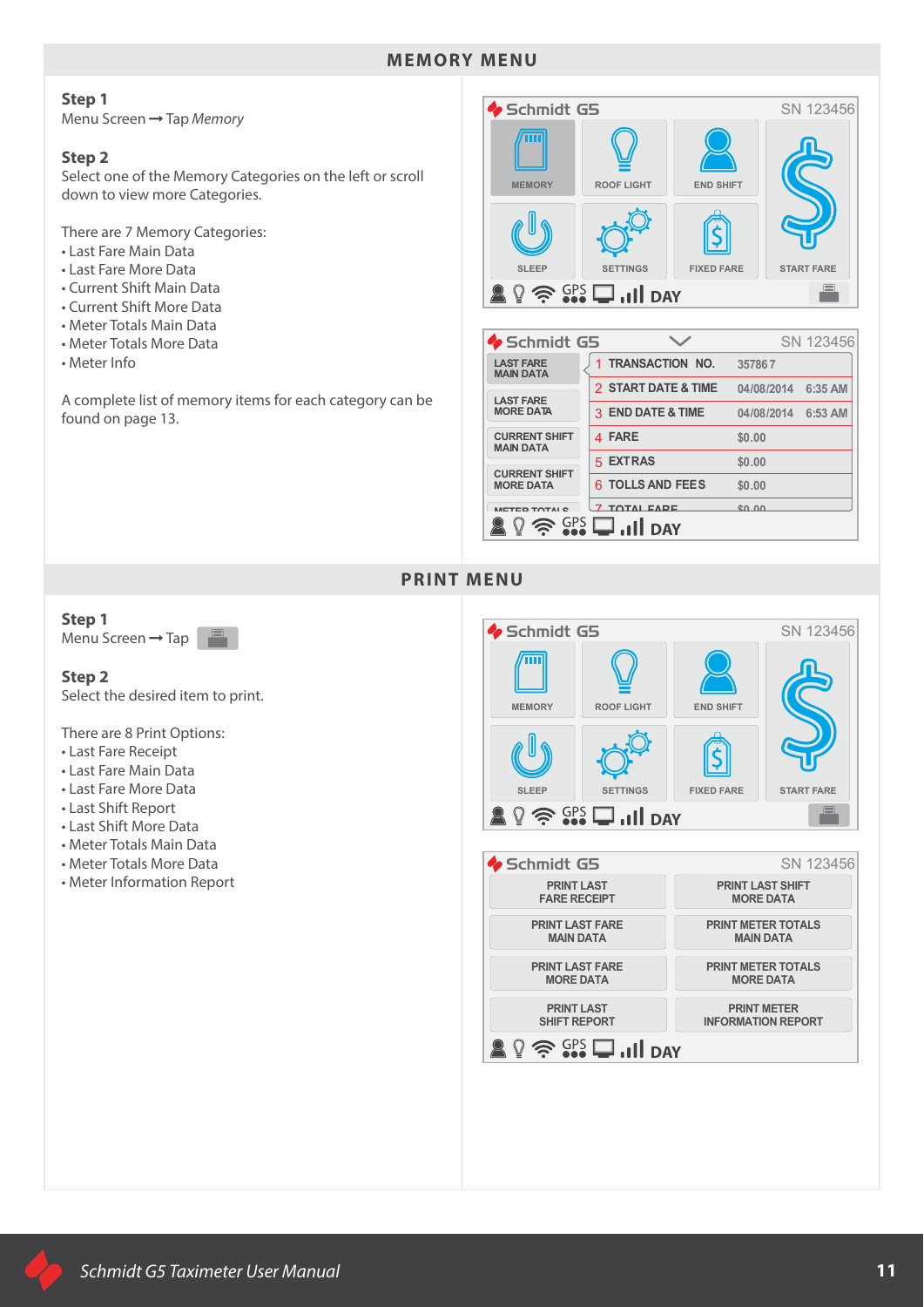# **SLEEP MODE**

Sleep mode saves power, prevents the car battery from being flattened when the taxi is not in use and extends display life. It is recommended that you place the meter in sleep mode when not driving the vehicle.

**Step 1**

Enter Sleep Mode

Menu Screen Tap *Sleep*

**Step 2** Wake up the meter

If the G5 taximeter has been in sleep mode for less than 4 hours.

• Tap the screen to wake up the G5 taximeter

If the G5 taximeter has been in sleep mode for more than 4 hours.

• Start the ignition to wake up the G5 Taximeter

![](_page_12_Figure_10.jpeg)